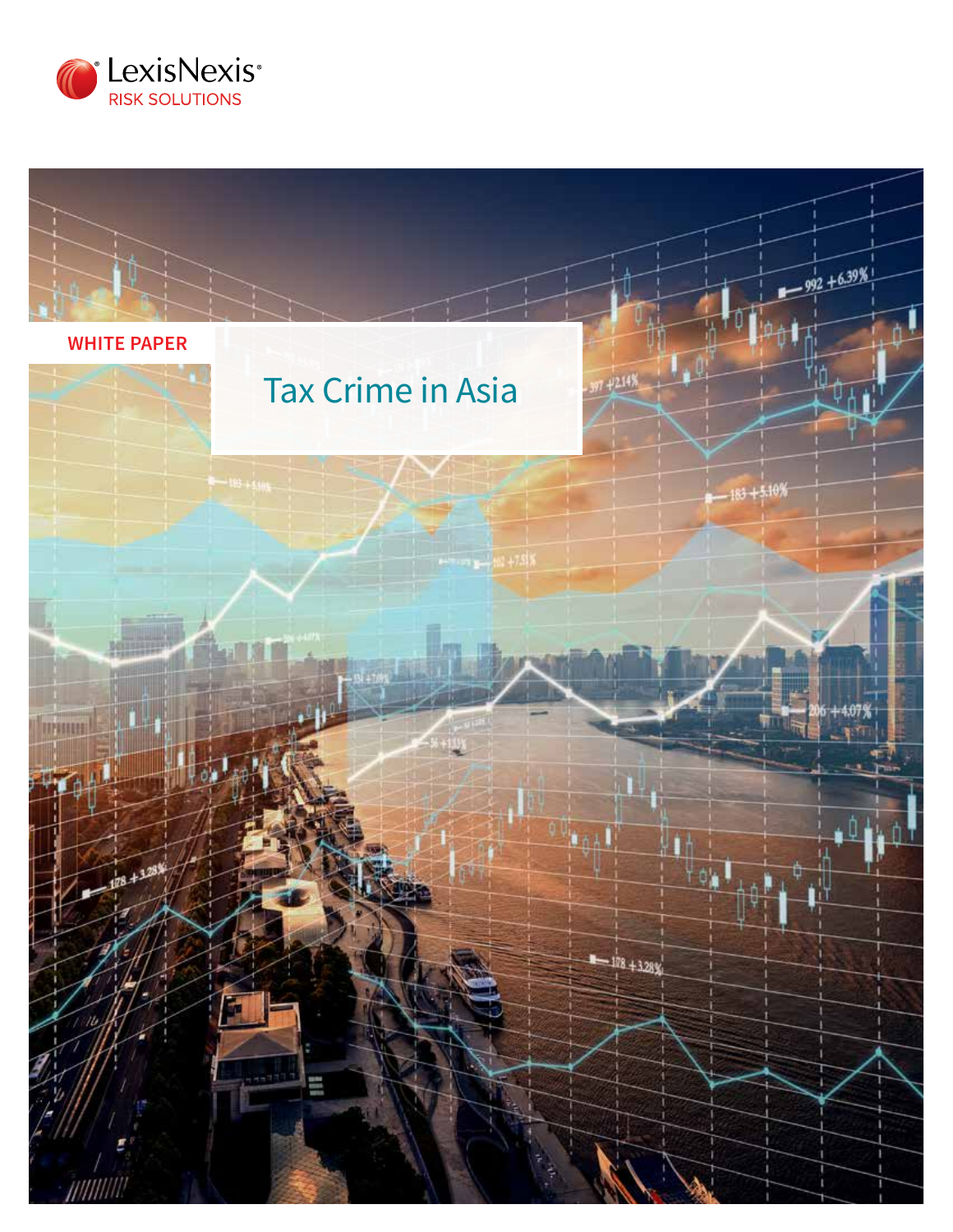Over the past several years, Asia Pacific financial institutions have come under increasing pressure to obtain and retain more information about their customers to meet regulatory requirements, driven by unprecedented global coordination on issues such as AML (anti-money laundering), CTF (countering terrorist financing) – and tax evasion.

In the latter regard, 2018 is a key year for the region, with more than 12 national authorities having signed up to AEOI (Automatic Exchange of Information)<sup>1</sup>, which was developed by the OECD (Organisation for Economic Cooperation and Development) to combat cross-border tax evasion by facilitating data sharing between different jurisdictions.

One of the adoptees, Singapore, has adopted the widest approach to AEOI, and requires financial institutions to collect data on all account holders, not just those resident in countries with which it has an agreement. Among more than 60 bilateral relationships, within Asia Pacific the main markets Singapore has agreed to share information with are Australia, Japan, South Korea, Pakistan, Indonesia and India2 .

In the context of global efforts, it could be argued that the Asia Pacific region is at the vanguard of martialling support for anti-tax evasion initiatives, particularly as the US appears to be more generally rolling back from post-crisis regulation more widely.

We see the CRS initiative influencing on national regulations on tax crimes throughout Asian states, developing precedents set in Hong Kong and Singapore, where there is already a legal requirements for financial institutions to proactively screen customers and their assets for tax red flags – to establish tax legitimacy," says Douglas Wolfson, Director, Financial Crime Compliance for LexisNexis Risk Solutions.

On the institutional front, Chinese banks have invested heavily to deal with the risk of breaching laws on tax, money laundering and terrorist financings, particularly as they start to seek more business relationships, and even acquisitions, overseas.

#### **Under pressure**

At the same time, governments and financial institutions are also under pressure from the public to come clean on tax. Over the past few years, whistle blowers have become emboldened, and the democratisation of technology has facilitated exposés such as the Panama<sup>3</sup> and Paradise Papers<sup>4</sup>.

The latter is a 1.4 terabyte, 13.4 million file cache of documents which was leaked to German newspaper Süddeutsche Zeitung and shared with the International Consortium of Investigative Journalists in 2017.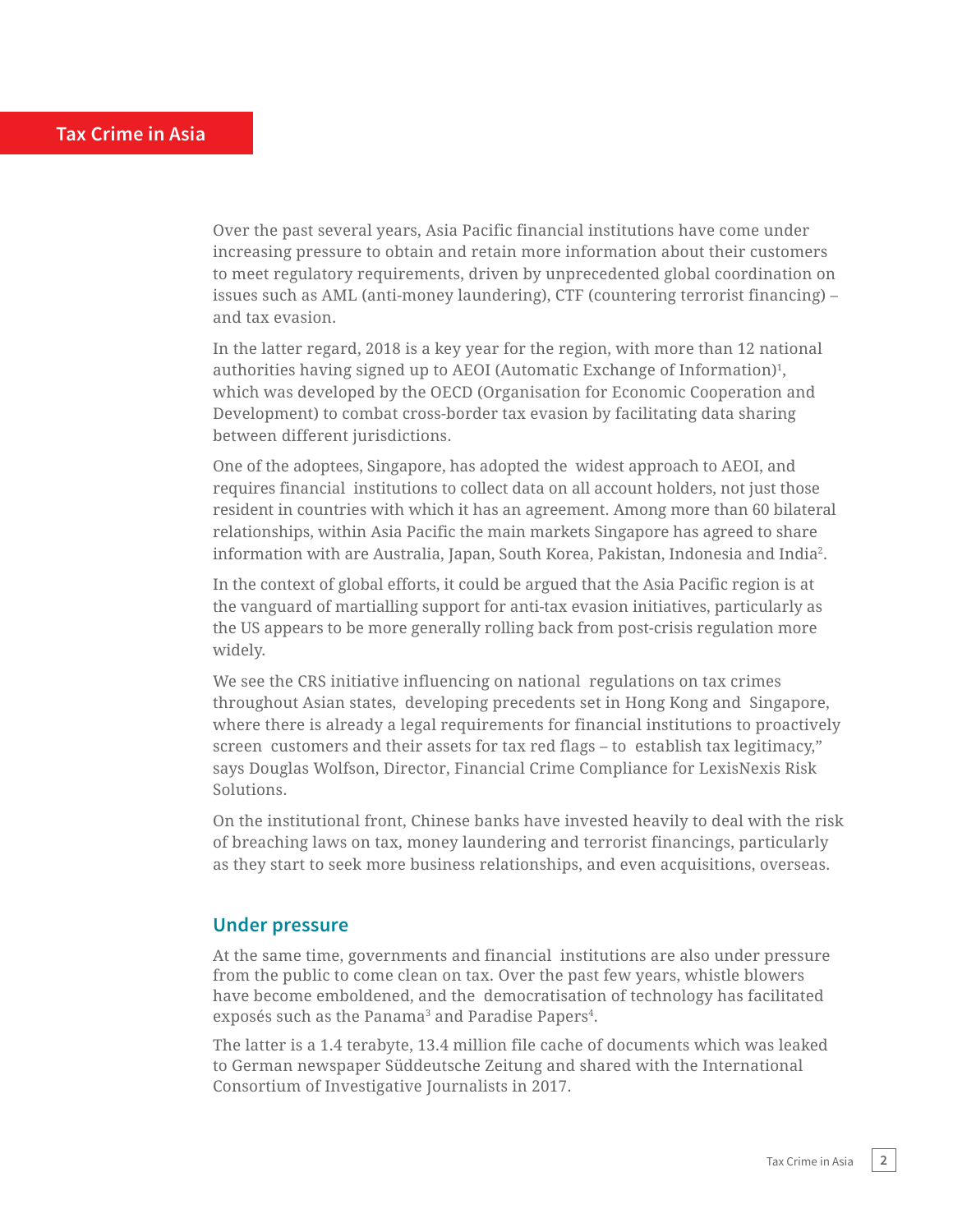Unlike the information revealed in the Panama Papers, which preceded the Paradise exposé, there is no evidence the money in the Paradise accounts was obtained illegally. However, the Tax Justice Network's estimates up to USD32 trillion of private wealth could be located in untaxed or lightly taxed jurisdictions<sup>5</sup> – it would be surprising if none of this vast amount of cash weren't the product of illicit activity – and legal tax avoidance using offshore accounts is often a predicate of illegal money laundering. Indeed, in some cases it is assumed by authorities to be direct evidence of such.

So, whether it's from governments or citizens, banks are under growing pressure to act more effectively on financial crime of all forms – whether tax evasion, or processing the proceeds of crimes such as modern slavery.

"Added to this is social pressure – we are seeing banks invest more in ensuring their behaviour meets the expectations of society more generally," explains Wolfson. "Reputation among consumers is paramount, nobody wants to be associated with financial institutions that enable unethical or illegal activities, such as illegal logging, disregard of environmental protections, or exploitative labour practices. Similarly, there is little tolerance of banks that appear to be aiding their clients to evade taxes."

"It's an area in which banks' reputation risk management controls is very real, because it ultimately underpins their perceived trustworthiness," he adds.

## "If there is a jurisdiction where it is easier to park assets or avoid tax illegally that is where tax evaders are going to go."

## —Douglas Wolfson, Director, Financial Crime Compliance for LexisNexis® Risk Solutions.

The increasing concern about offshore assets is driven by the fact illicit activity tends to seek the path of least resistance. Typically, established offshore centres have been considered the main locations for tax avoidance, but increasingly the largest financial centres and global cities are becoming the targets of tax evasion campaigns.

"If there is a jurisdiction where it is easier to park assets or avoid tax illegally that is where tax evaders are going to go," Wolfson says. "What this has meant is there is a growing awareness for international collaboration. These intergovernmental initiatives make sure the same standards are applied – and enforcement agencies can share more information."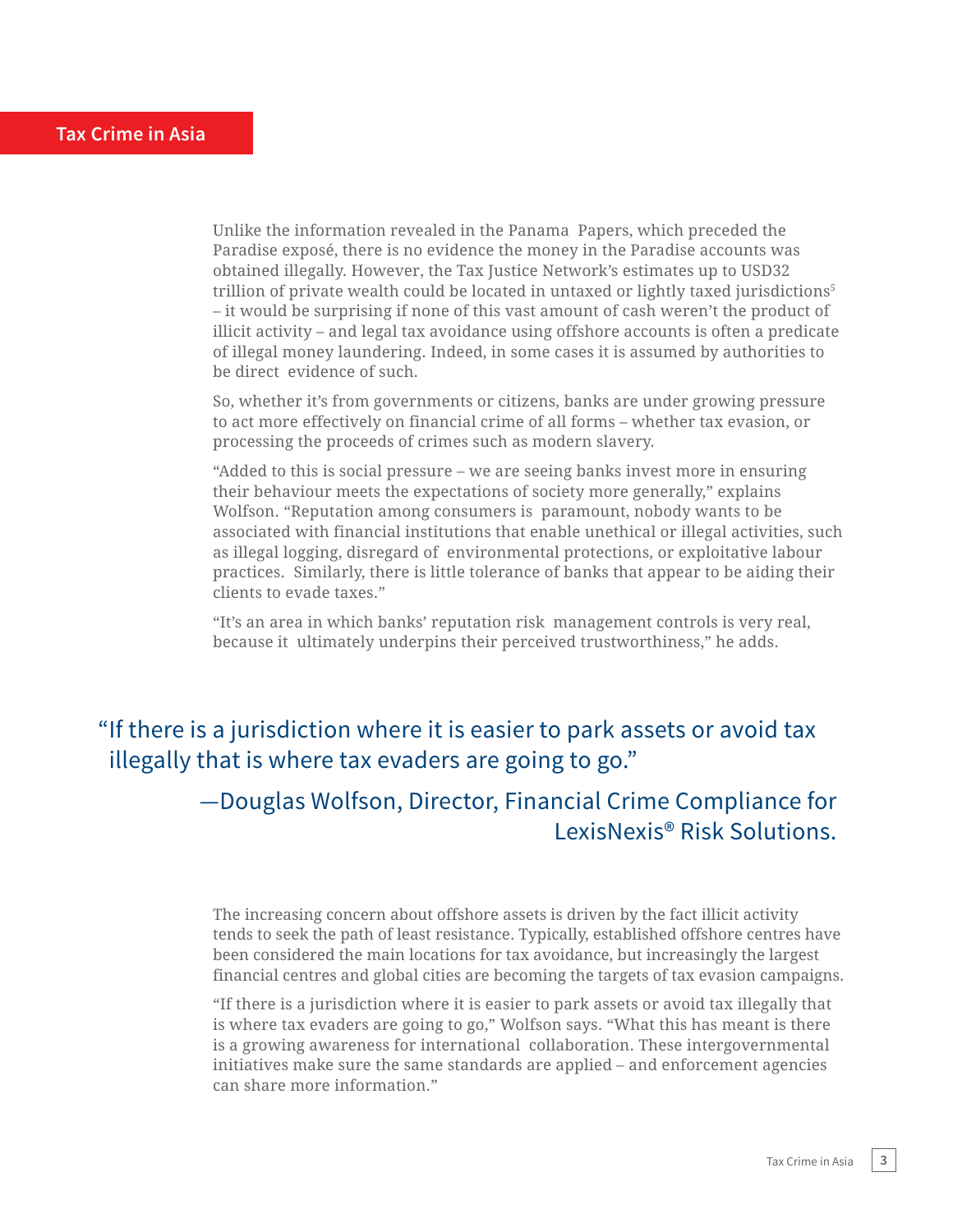#### **High stakes**

The stakes for financial institutions not conforming to national and global tax initiatives are high too.

HSBC has said it could face fines of more than USD1.5 billion for helping clients evade tax by stashing their money with its Swiss private banking unit, citing investigations in multiple jurisdictions including India6 .

In China, the fact the legal framework for its adoption was introduced jointly by its banking, insurance and securities regulators, tax authority, finance ministry and central bank shows how all-encompassing the issue is. The Chinese regime captures commercial banks, securities and futures companies and fund managers, among other financial institutions. Failure to comply can be punished by disciplinary measures including license revocations and industry bans7 .

"We are seeing financial institutions coming under increasing scrutiny," notes Wolfson. "There is more supervision across Asia Pacific and specifically in certain sectors of the financial system, such as private banking and wealth management."

At the most basic level, the key questions are to whether money has come from a legitimate source of wealth, and then whether the requisite tax was paid8 . Institutions need to ask whether they have the resources and solutions to identify and report properly in this new era of tax transparency. Do they have the right information in their legacy databases, and if not, can they capture it? Do they have an efficient conduit through which to deliver huge amounts of information which tax authorities now require?

Arguably, the fact that the computing power available today has made it possible for inquisitive individuals to analyse and make sense of millions of documents should be some comfort as well as a concern for financial institutions – if citizen journalists can do it, then so can banks.

#### **The economic imperative**

But AEOI, CRS (the Common Reporting Standard)<sup>9</sup>, and campaigns against tax avoidance are not just about increasing global tax transparency. For many countries in Asia Pacific, it is an economic and social imperative.

The revenue squeeze many governments around the world have faced since the 2008/09 global financial crisis is compounded in Southeast Asia, South Asia and other developing Asia Pacific economies by the fact tax collection is notoriously ineffective, inefficient, and often unenforced.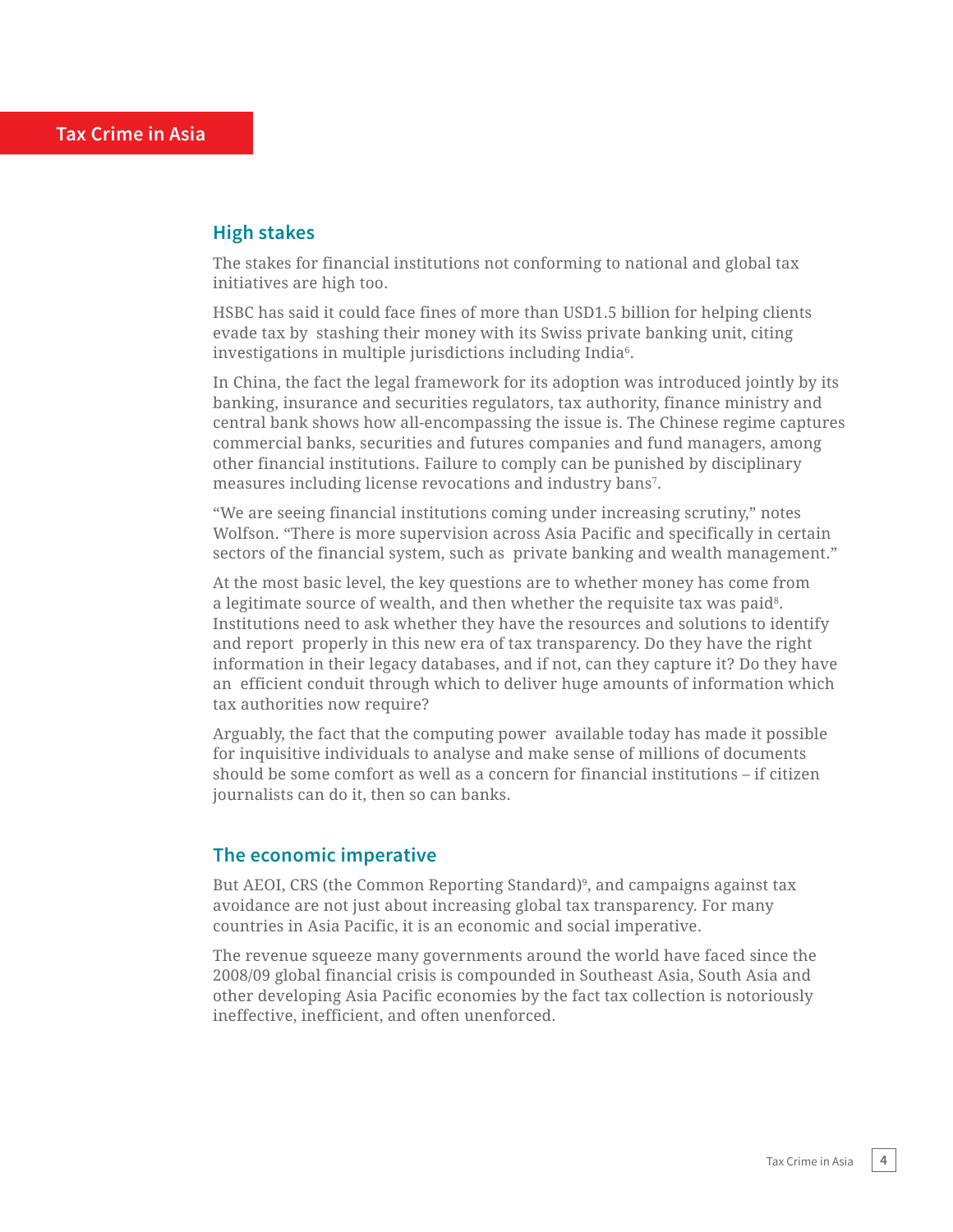According to an OECD report compiled before the 2016 introduction of Indonesia's tax amnesty and other measures to improve revenue collection, Indonesia's taxto-GDP ratio is a mere 11.8 percent – versus the OECD average of 34.3% – with the figure little better in Malaysia and the Philippines at 15.3% in and 17% , respectively<sup>10</sup>.

Meanwhile, the IMF (International Monetary Fund) has said competition in Southeast Asia to attract foreign investment using tax incentives has hurt national revenues, with an official recently describing this as a "race to the bottom"<sup>11</sup>. On the other hand, boosting the tax helps bring people out of poverty and meet growing infrastructure needs to support economic development.

"In terms of the bigger picture, when you look at the costs of tax crime and evasion it has a tremendous impact in terms of government budgets and the delivery of services," Wolfson explains. "Whether it is it is corporate tax evasion or BEPS (Base Erosion and Profit Shifting<sup>12</sup>), or individuals hiding their taxable income or assets from authorities, both have a similar impact. It means wealth is not distributed in the way the laws of individual countries determine – and the most vulnerable and poorest countries are impacted the most."

This confluence of factors mean Asia Pacific governments are increasingly motivated to improve tax transparency through domestic initiatives.

In early March 2018, in the aftermath revelations that more than 3,000 Indonesians had assets stashed in tax havens, Indonesia introduced new transparency standards requiring companies to declare beneficial owners<sup>13</sup>.

"The issue of corporate tax evasion is being addressed through these demands for increased transparency – especially on beneficial ownership," says Wolfson. "Fewer types of corporate structure are acceptable from the perspective of compliance risk, and companies in offshore jurisdictions overall are coming under more scrutiny. Today, bank risk assessments often 'red flag' a company's presence in an offshore jurisdiction, which means due diligence is going to be more onerous.

"The issue of corporate tax evasion is being addressed through these demands for increased transparency – especially on beneficial ownership."

—Douglas Wolfson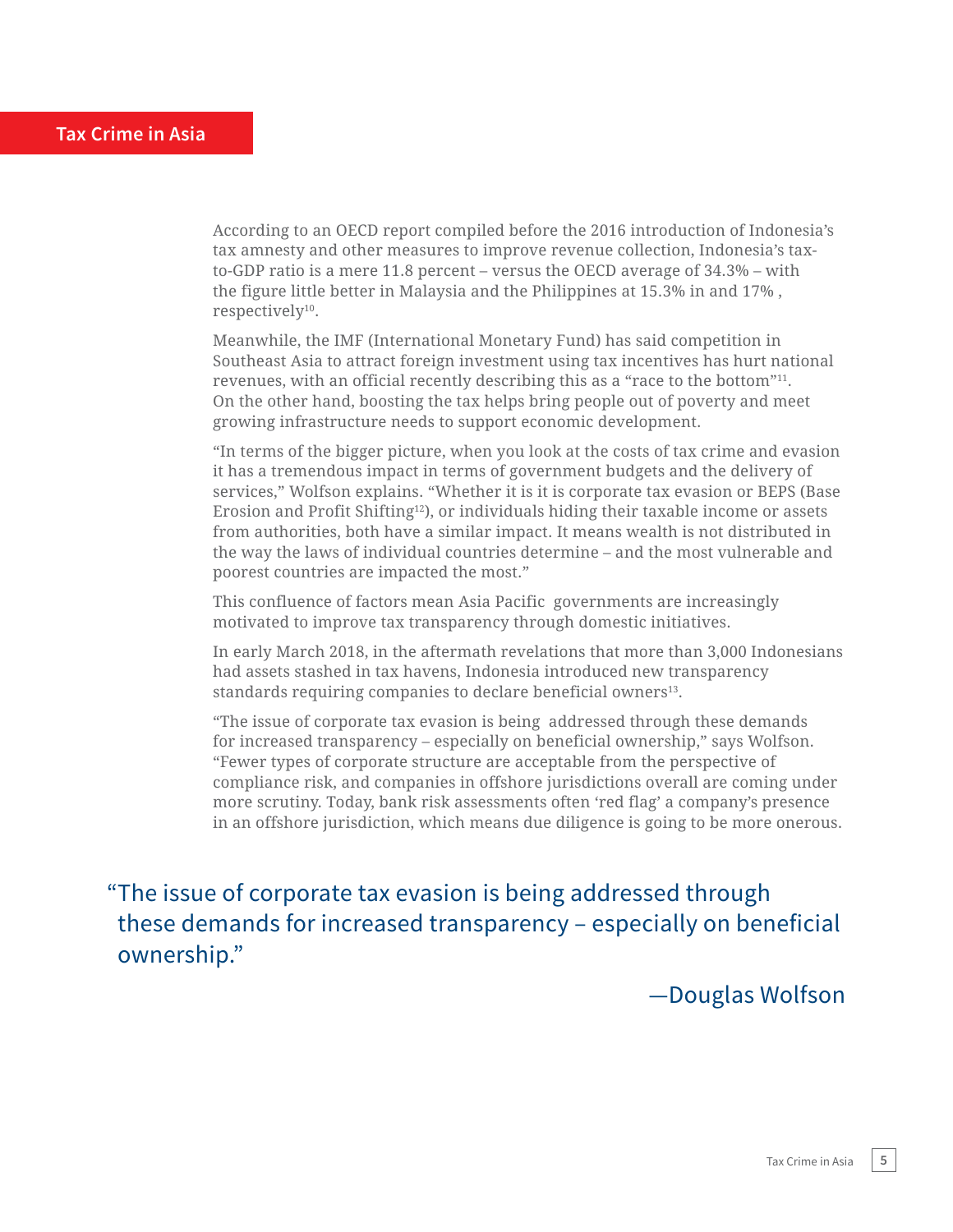There have been even more dramatic measures to bring more citizens into the banking and tax systems – and draw out ill-gotten gains kept in cash –including Indian President Narendra Modi's 2016 cancellation of his country's INR1,000 and INR500 notes as legal tender $14$ .

### **Virtual reality**

The overall challenge is further complicated by Asia Pacific economies' moving ever faster into the virtual realm, according to Wolfson: "There is significant interest in virtual currency, although it is still a young medium for money laundering, terrorist financing and tax evasion, some Asian jurisdictions have gone in quite hard to tackle the problem, as a proactive measure prevent financial crime."

Most recently, Japan introduced a law requiring investors to include cryptocurrency trading profits in their tax returns as "miscellaneous income", subject to a tax rate of 5% to 15%<sup>15</sup>.

Among more widely used technologies, authorities across Southeast Asia (Thailand, Vietnam, Indonesia, Malaysia and Singapore, among others) have made or are considering legislative changes to bring online transactions into the corporate, personal and value-added tax net.

Vietnam wants all cross border payments to be made via its National Payment Corporation, although capturing domestic taxable spending is a challenge due to the prevalence of cash invoicing and payment even for online transactions $16$ with those using electronic means often not electronically connected to the tax collector's systems<sup>17</sup>.

When such measures to bring in more tax work, they can work well. In Vietnam, for example, the tax take increased by 18% year-on-year in the first half of 201718.

In India, the government has made the use of Aadhar identity cards, which contain biometric information, compulsory for opening bank account and for obtaining a PAN (Permanent Account Number) for tax<sup>19</sup>, although the initiative has met with delays and concerns about data security<sup>20</sup>.

The Philippines is planning to create national identity cards including biometrics which will be compulsory for all of its citizens within the next two years $21$ . In Indonesia, tax authorities are now able to directly able to access information on bank accounts held by citizens and foreigners, part of efforts to meet its CRS/AEOI obligations and effectively ending banking secrecy<sup>22</sup>.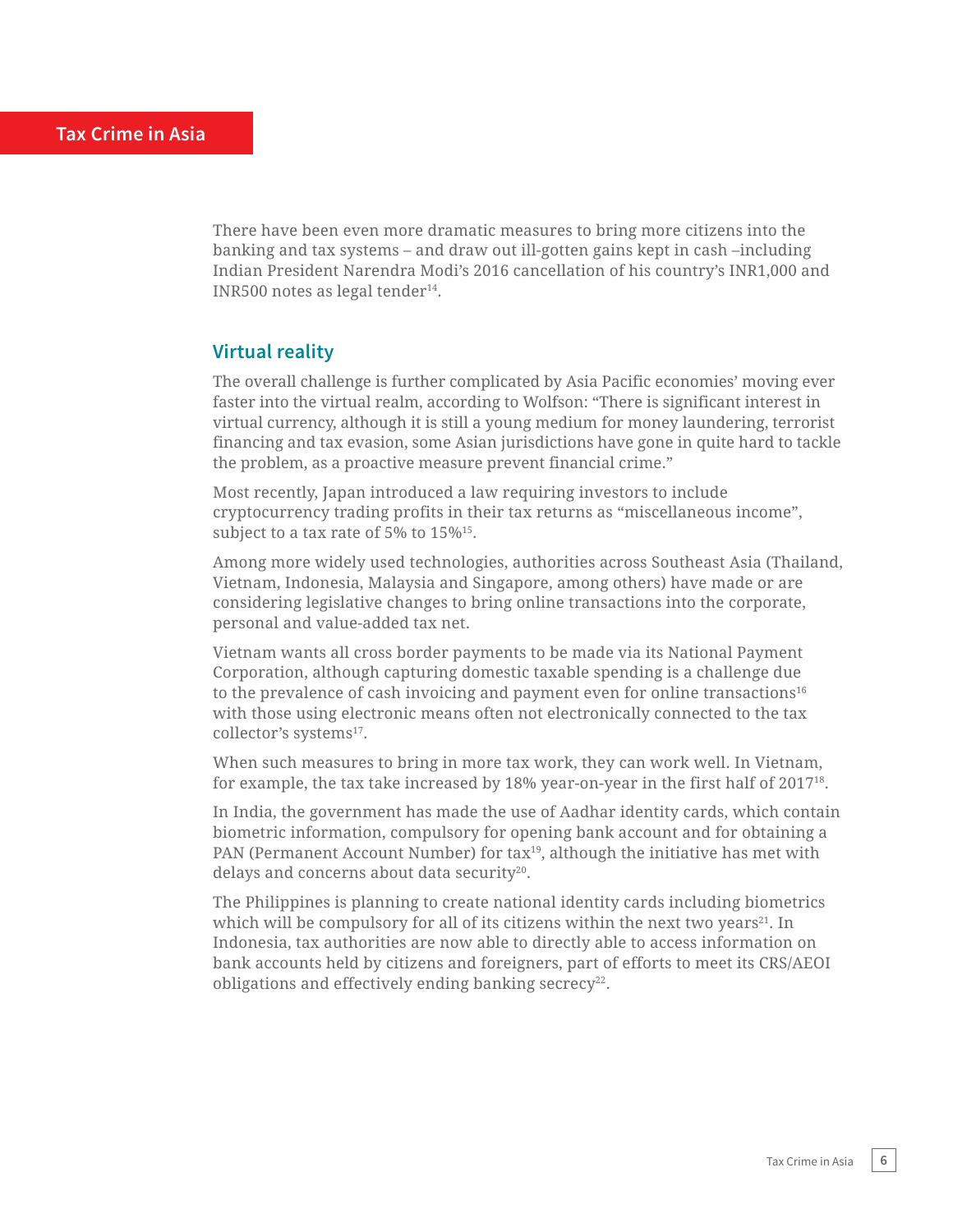### **Sharing**

"The utility concept is one that will be increasingly promoted because of the benefits of information sharing to prevent a crime are clear," explains Wolfson. "This is not just true of national governments, but also for individual institutions – one might only hold one facet of a customer's activity, but pooling all the facets together makes each individual piece of information more valuable."

# "The utility concept is one that will be increasingly promoted because of the benefits of information sharing to prevent a crime are clear." —Douglas Wolfson

Supranational organisations such as FATF (the Financial Action Task Force) are also extending technical support to emerging Asian jurisdictions to ensure they have the right regulatory and reporting instruments in place. Financial institutions, meanwhile, are realising that it is not just a case of throwing bodies at the issue – which has been the typical reaction to overall more burdensome regulatory and compliance requirements since the last financial crisis.

"The combination of more regulatory pressure and more social pressure is leading to more process-based responses. The temptation in Asia Pacific to throw people at the issue is strong because the cost of labour is relatively low – but there is a growing understanding that this is not sustainable – that more technology and process improvements are needed."